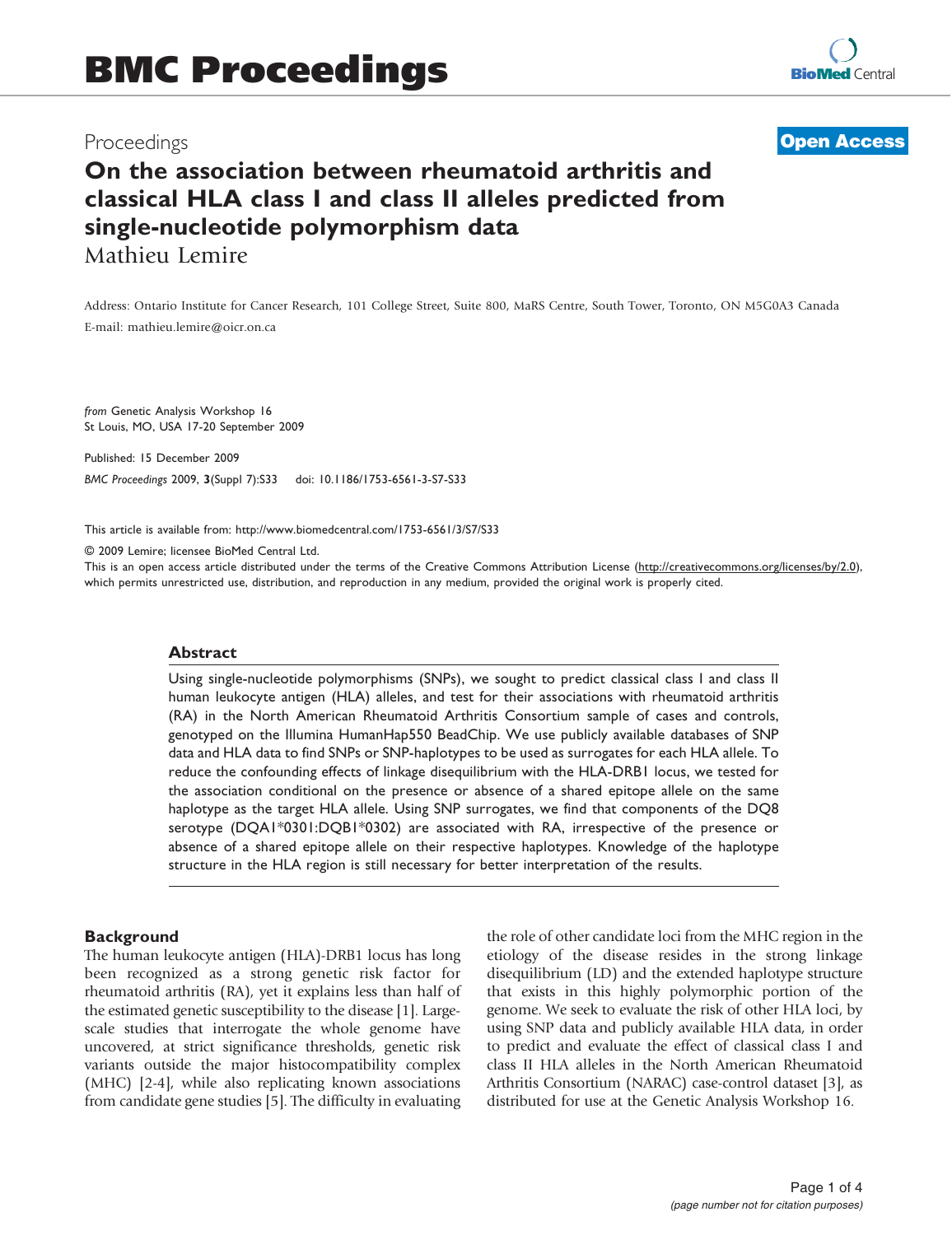## Methods

The NARAC sample consists of 868 cases of RA and 1194 controls, all genotyped on the Illumina HumanHap550 BeadChip, or equivalent. The sample is fully described by Plenge et al. [[3](#page-3-0)]. The sample also includes HLA-DRB1 alleles, typed at various resolutions. The susceptibility alleles at DRB1 tend to share the RAA motif in position 72-74 of the amino acid sequence, an observation that led to the hypothesis of a functional unit, called the shared epitope (SE) [[6](#page-3-0)]. Amino acids found in positions 70-71 provide further refinement of the classification of DRB1 risk alleles [[7](#page-3-0)].

To predict classical HLA alleles from SNP data, we followed the methods described by de Bakker et al. [\[8\]](#page-3-0). They typed six class I and class II HLA genes (A, B, C, DQA1, DQB1, and DRB1) in a set of samples that includes the CEU samples from the HapMap (Utah residents with ancestry from northern and western Europe). Most of the HLA alleles they report are at a resolution of four digits. We used this publicly available dataset, combined with SNP genotype data from the HapMap that are in the broad MHC region (chr6: 25, 990, 507...33, 893, 423 [hg18]), and that overlap with the set of SNPs on the Illumina HumanHap550 BeadChip. Using the CEU HapMap data combined with the CEU HLA data from de Bakker et al. [\[8\]](#page-3-0), we searched for tags for each of the HLA alleles, considering up to three-SNP haplotypes as potential predictors. The best predictor was chosen based on the largest observed  $r^2$  measure of LD (where, for each target HLA allele, we merged all other alleles at that locus into a single one, to mimic a biallelic locus; the same for multiple SNP haplotypes). To be considered a potential predictor of HLA alleles, a SNP had to be in Hardy-Weinberg equilibrium ( $p > 0.00001$ ) in the set of controls from the NARAC dataset, and had to have a call rate above 95% over all samples. We used the program Tagger [\[9](#page-3-0)] as implemented in computer program Haploview [\[10](#page-3-0)] to predict the HLA alleles from the HapMap SNP data.

We tested for the association between RA and the class I and class II (non DRB1) HLA alleles, using the SNP predictors as surrogates. Because the DRB1 locus is a strong risk factor for RA, we reduced the confounding effects of LD by performing the analysis conditional on whether each of the two alleles found at the DRB1 locus are members of the SE class of alleles, considering this conditioning argument as if it was a biallelic locus. We used the computer program UNPHASED [[11\]](#page-3-0) to perform the conditional tests of association. For each target HLA allele, we report two conditional odds ratios (ORs): these are ORs for the target HLA allele given the presence (SE+) or absence (SE-) of an SE allele on its haplotype. Among the four-digit alleles that are classified as SE+ (according to the classification of du Montcel et al. [[7](#page-3-0)]),

those that were actually observed in the NARAC samples only include DRB1\*0101, \*0102, \*0401, \*0404, \*0405, \*0408, and \*1001.

The NARAC sample is affected by population substructure, with chi-square statistics reported to be inflated on average by a factor  $\sim$  1.4 [\[3\]](#page-3-0). To account for the hidden ancestry of all cases and controls, we computed the spectral decomposition of a covariance matrix between all DNA samples and used its eigenvectors as surrogates for ancestry [\[12\]](#page-3-0). The covariance matrix was calculated using a set of  $\sim 120,000$  autosomal SNPs that are at most modestly correlated (pairwise  $r^2$  < 0.30), a set that excludes SNPs on the short arm of chromosome 6 and on the short arm of chromosome 8 (for reasons explained by Plenge et al. [[3](#page-3-0)]). As in Plenge et al. [[3](#page-3-0)], we found seven outliers by inspecting the eigenvectors associated with the top 10 eigenvalues: their respective entries in at least one eigenvector differed from the mean by more than six standard deviations. We removed these seven outliers from any downstream analyses, and recomputed the eigenvectors. As in Plenge et al. [[3](#page-3-0)], the top three vectors that are statistically significant predictors of case-control status were used as surrogates for the hidden ancestry of all samples, and were used to correct for the effects of population stratification. By using them as covariates in a logistic regression framework, the inflation factor of all association results, excluding results on the short arm of chromosome 6, was calculated to be 1.035. This value is similar to what has been calculated by Plenge et al. [[3](#page-3-0)]. We used these three vectors as potential confounders in UNPHASED.

## **Results**

We only report the results of the conditional tests of association for those HLA alleles that can be predicted from the set of SNPs described in Methods at an  $r^2 > 0.80$ (47 out of the 70 non-DRB1 HLA alleles, or 67%), and that moreover show conditional association at the level  $p < 0.001$ . [Table 1](#page-2-0) shows, for each HLA allele, its frequency as estimated from the data from de Bakker et al. [\[8\]](#page-3-0), the SNP or the combination of SNPs that can be used to predict the HLA allele, along with the predictor allele or haplotype, and the strength of the prediction in terms of the  $r<sup>2</sup>$  measure of LD. It also shows the results of the conditional tests of association, including the conditional ORs and their confidence intervals.

We find that two class II alleles, DQA1\*0301 and DQB1\*0302, and one class I allele, B\*0801, show significant association with RA irrespective of the presence or absence, on their respective haplotypes, of an SE allele at the DRB1 locus. For DQA1\*0301, both conditional ORs are estimated to take the same value,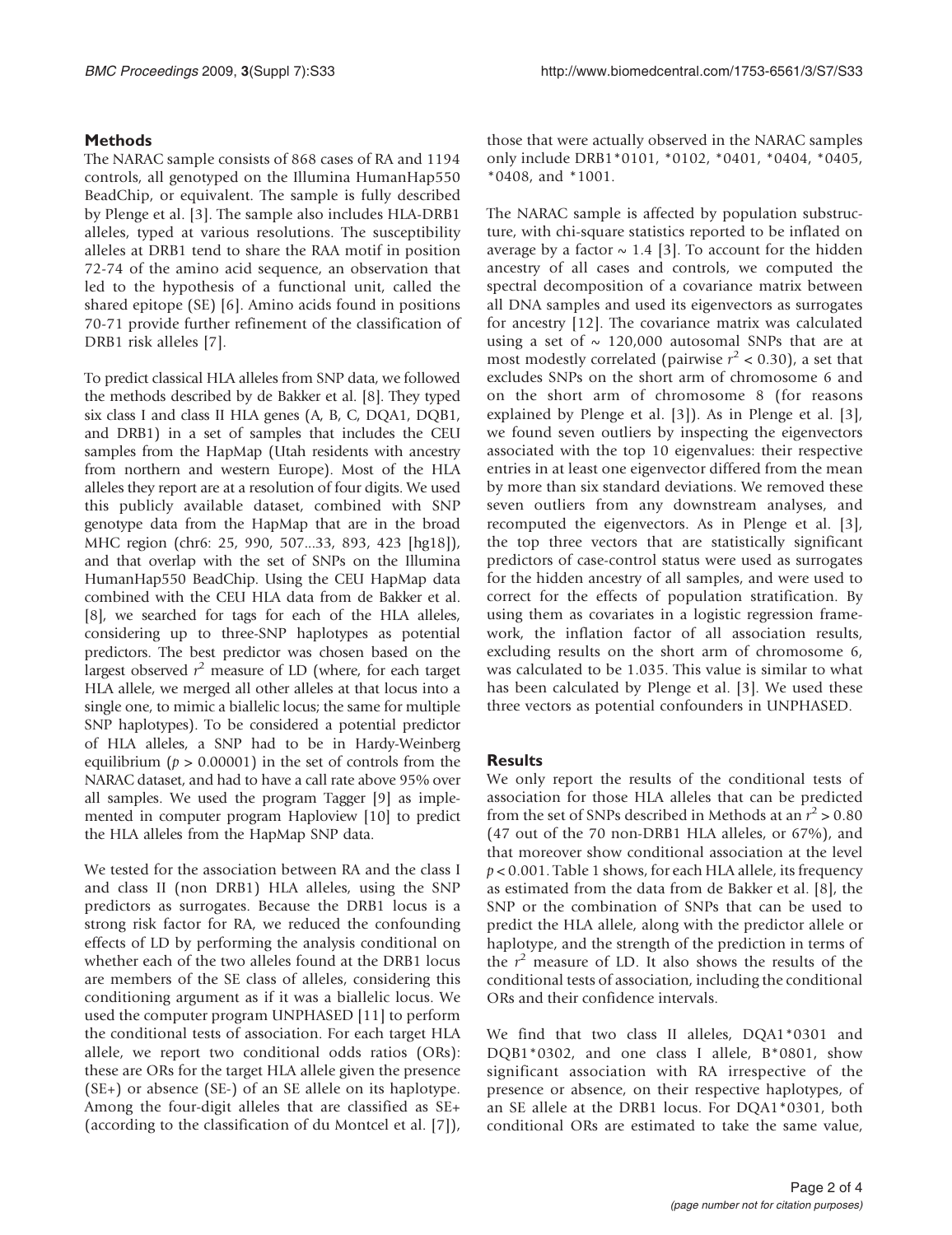|                 |      |                                                                             |       |                                              | $SE-$ <sup>e</sup> |      |                                     | $SE+$ <sup>f</sup> |      |      |
|-----------------|------|-----------------------------------------------------------------------------|-------|----------------------------------------------|--------------------|------|-------------------------------------|--------------------|------|------|
|                 |      | HLA allele Frequency <sup>a</sup> Surrogate (allele/haplotype) <sup>b</sup> |       | b-value <sup>d</sup>                         |                    |      | OR CI-low CI-high OR CI-low CI-high |                    |      |      |
| DOA*0301        | 0.27 | rs660895 (G)                                                                |       | $0.96$ 2.13 $\times$ 10 <sup>-12</sup> 2.11  |                    | 1.38 | 3.24                                | 2.11               | 1.65 | 2.71 |
| <b>DOB*0501</b> | 0.11 | rs17533090, rs9275406, rs9275439 (AAG)                                      |       | $1.00 \quad 4.30 \times 10^{-11} \quad 0.33$ |                    | 0.04 | 2.61                                | 0.43               | 0.33 | 0.55 |
| <b>DOA*0101</b> | 0.13 | rs9268832, rs2395185, rs7774434 (GCG)                                       |       | $0.80$ 5.12 $\times$ 10 <sup>-08</sup>       | 0.58               | 0.20 | 1.68                                | 0.48               | 0.37 | 0.62 |
| B*0801          | 0.16 | rs3134792 (C)                                                               | 00. ا | $1.86 \times 10^{-4}$                        | 1.54               | 1.03 | 2.30                                | 3.03               | 1.27 | 7.23 |
| DOB*0302        | 0.19 | rs9275312 (G)                                                               | 0.94  | $1.96 \times 10^{-4}$                        | 2.23               | 1.28 | 3.89                                | .38                | 1.07 | 1.79 |
| $C*0401$        | 0.08 | rs9264904 (A)                                                               | 00.1  | $1.99 \times 10^{-4}$                        | 0.85               | 0.56 | 1.30                                | 0.59               | 0.44 | 0.79 |

<span id="page-2-0"></span>Table 1: Conditional tests of association between RA and classical HLA alleles through SNP surrogates

<sup>a</sup>Frequency estimated from the data of de Bakker et al. [[8](#page-3-0)].

**b**<br>Alleles or haplotypes used as surrogate for the HLA alleles, with corresponding SNPs.

 $\frac{c_{r^2}}{a}$  measure of linkage disequilibrium between the HLA allele and the surrogate.

 ${}^{\text{d}}$ p-value for the two degrees of freedom conditional test of association.

<sup>e</sup>Odds ratio and 95% confidence interval for HLA alleles on non-SE allele bearing haplotypes.

f Odds ratio and 95% confidence interval for HLA alleles on SE allele bearing haplotypes.

2.11 ( $p = 2 \times 10^{-12}$ ). For DQB1\*0302, the risk is higher when not combined with an SE allele (2.23 versus 1.38,  $p = 0.0002$ ). The alpha and beta chains DQA1\*0301/ DQB1\*0302 together form the DQ8 serotype [\[13](#page-3-0)]. That they are co-associated is thus not surprising. DQ8 has been shown to be associated with RA in humans [\[14](#page-3-0)], but this association was thought to be due to LD with DRB1\*0401 and \*0405 (two SE alleles). Our results are indicative of DQ8 being a risk factor independent of the risk alleles, or non-risk alleles, found at DRB1 (but see Discussion). For the class I allele B\*0801, the OR is 1.54 when its haplotype does not contain an SE allele, while it is 3.03 otherwise ( $p = 0.00018$ ). B\*0801 is found on the ancestral 8.1 haplotype, which has been shown to carry risk for RA as well as DRB1\*03, a non-SE allele [\[15](#page-3-0)]. All other HLA alleles from Table 1 show significant decrease in risk only when combined with an SE allele (see Discussion).

## **Discussion**

Conditioning on the presence or absence of SE alleles on the same haplotype as the test allele at other HLA loci helps reduce the confounding effects of LD with the DRB1 locus, but since different DRB1 alleles, or combinations thereof, show a wide spectrum of risks, this conditioning argument is not sufficient on its own to fully account for DRB1. Knowledge of the haplotype structure in the MHC region is still necessary for a better interpretation of the results. For instance, the apparent protection that seems to be conferred by DQB1\*0501 or DQA1\*0101 (Table 1) is a mere reflection of the fact that these two alleles are in LD with DR1/DR10 [[16](#page-3-0)], which although they are risk factors for RA, they are not the most prominent ones [[14\]](#page-3-0). Moreover, the classical HLA alleles that we report in the present study are only predicted from the SNP data at hand, sometimes imperfectly, and based on only a small sample (in our case, the HapMap CEU samples). Thus, it is still unclear if the associations seen between DQA1\*0301/ DQB1\*0302 (the DQ8 serotype) and RA truly reflect risks that are independent of DRB1, or rather are artifacts of the measurement errors inherent to any tagging procedure. In terms of the power to detect diseaseassociated HLA alleles, a penalty is incurred when using SNPs or SNP-haplotypes as surrogates for them, because the sample size required to achieve a given power is inversely proportional to the  $r^2$  measure of LD between them [[17](#page-3-0)]. Yet, as a proof-of-concept and justification for the more expensive typing of HLA alleles at high resolution, using SNP data and publicly available databases of HLA data to predict classical class I and class II alleles is an efficient method for preliminary evaluation of the role of HLA genes in the etiology of autoimmune, infectious or other relevant diseases.

#### List of abbreviations used

HLA: Human leukocyte antigen; LD: Linkage disequilibrium; MHC: Major histocompatibility complex; NARAC: North American Rheumatoid Arthritis Consortium; OR: Odds ratio; RA: Rheumatoid arthritis; SE: Shared epitope; SNP: Single-nucleotide polymorphisms.

### Competing interests

The author declares that he has no competing interests.

#### Acknowledgements

The author thanks Nicole Roslin and two anonymous reviewers for their comments on earlier versions of this manuscript. The Genetic Analysis Workshops are supported by NIH grant R01 GM031575 from the National Institute of General Medical Sciences.

This article has been published as part of BMC Proceedings Volume 3 Supplement 7, 2009: Genetic Analysis Workshop 16. The full contents of the supplement are available online at [http://www.biomedcentral.com/](http://www.biomedcentral.com/1753-6561/3?issue=S7) [1753-6561/3?issue=S7](http://www.biomedcentral.com/1753-6561/3?issue=S7).